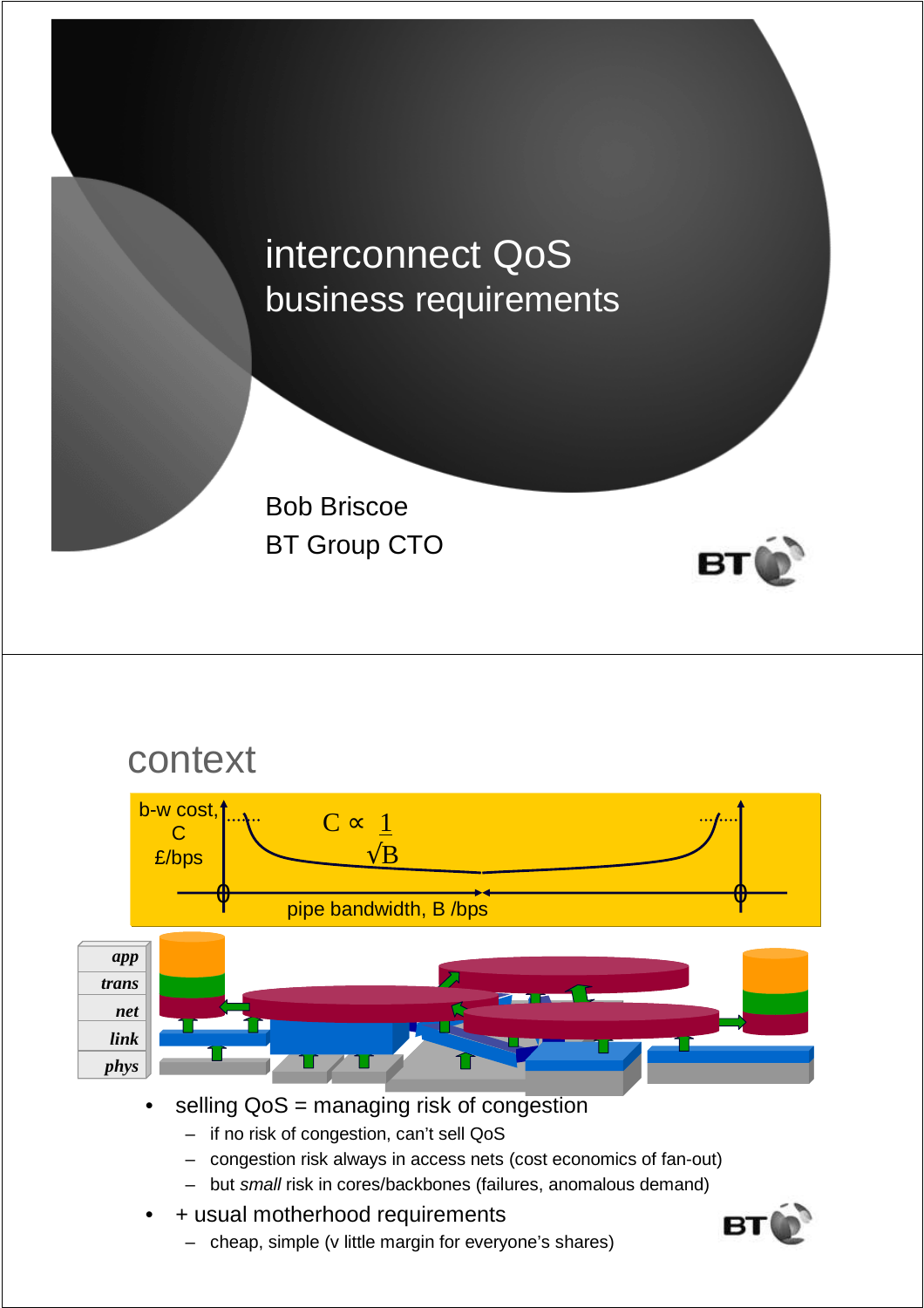# interconnect QoS – business reqs I

- retail models
	- broadband: per-session QoS, price discrimination per application
	- corporate: VPN (not the focus of this presentation)
- but e2e QoS  $\neq$  one e2e business model, as long as:
	- back pressure from pricing passes through
	- each domain can make its profit
- per-session charge not necessary at interconnect
	- bulk charging sufficient at interconnect whatever the retail model
	- can spread risk of QoS failure rate over bulk interconnect contract



#### interconnect service requirements

- per-session (or per-VPN) reservations needed across cores?
	- if large proportion of utilisation is PSTN replacement, VPN: yes
	- for emergencies, re-routes, failures: yes
	- need reservation behaviour not nec. mechanism in cores
- isn't over-provisioning/diffserv sufficient?
	- PSTN replacement esp. flash crowds & emergencies: no(?)

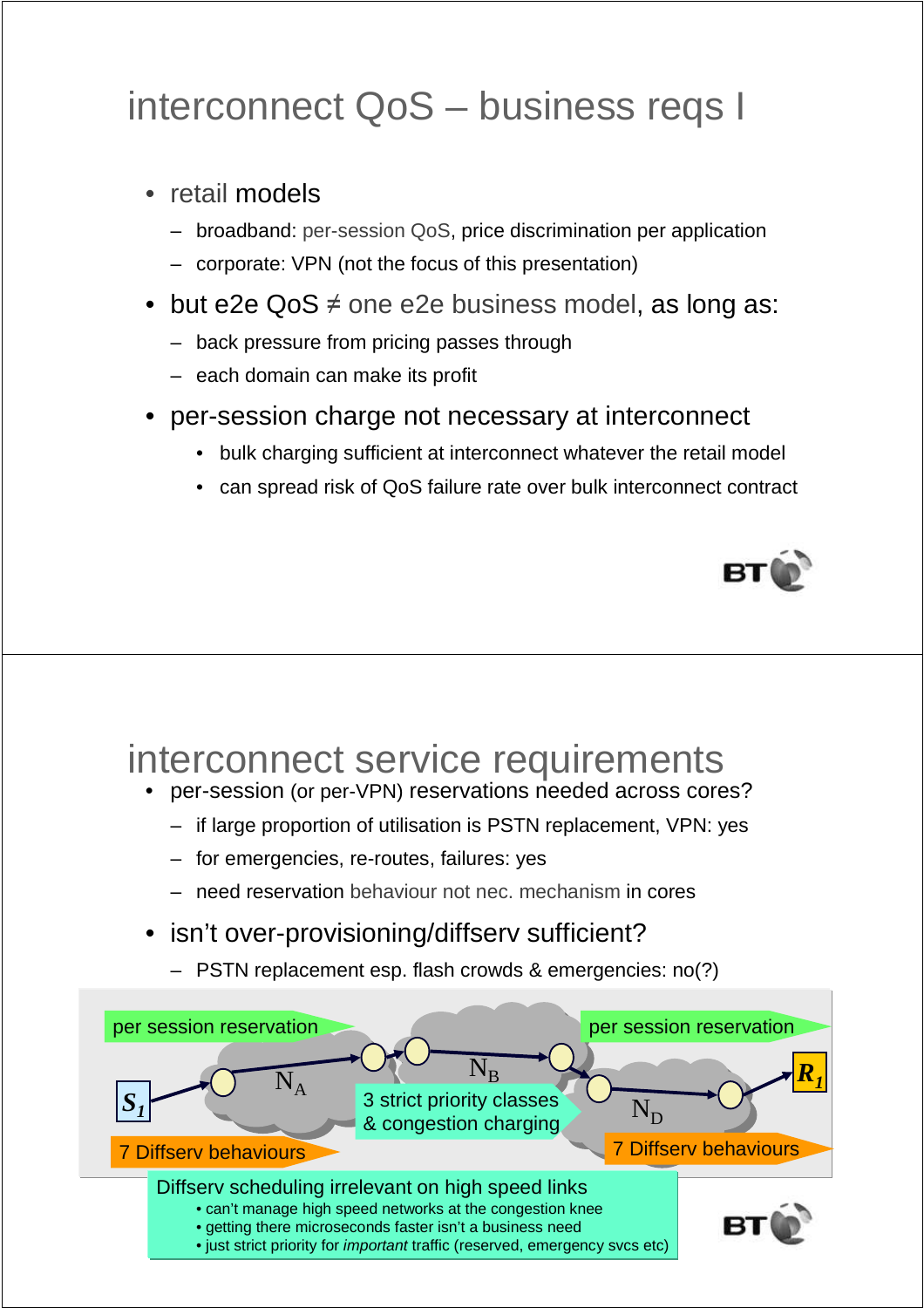#### sender or receiver pays? & denial of funds

- two part tariff
	- sending domain pays  $C = \eta X + \lambda Q$  to r'cving domain per accounting period
	- *X* is capacity @ price η
	- *Q* is QoS/usage-related (volume, peak demand, congestion) @ price λ
	- both prices relatively fixed
- **usage related price**  $\lambda \ge 0$  **(safe against 'denial of funds')** 
	- any receiver contribution to usage through end to end clearinghouse
	- or bias fixed charges against receiving domain to compensate



# interconnect QoS – business reqs II

- competitive differentiation
	- not much but a little, for product evolution
	- based on generic equipment & systems standards